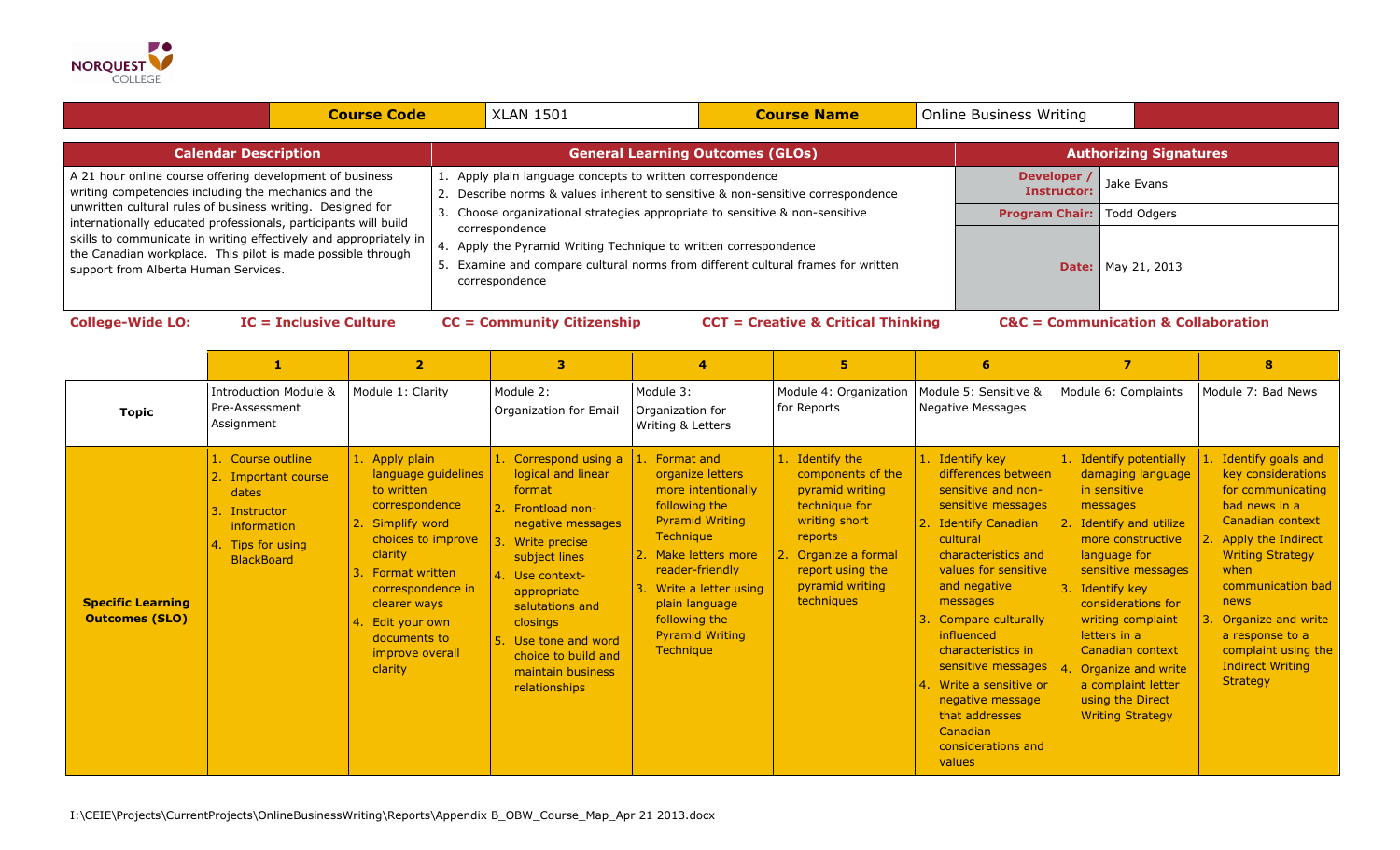

|                                           | $\mathbf{1}$                                                                                      | $\overline{2}$                                                                                                                                                                                                                                                                                                                                                                                                                                                                        | $\overline{\mathbf{3}}$                                                                                                                                                                                                                                                                                                                    | $\overline{\mathbf{4}}$                                                                                   | 5 <sup>5</sup>                                                                                                                                                                                               | 6                                                                                                                                                                                                         | $\overline{7}$                                                                                                                                                         | $\bf{8}$                                                                                                                         |
|-------------------------------------------|---------------------------------------------------------------------------------------------------|---------------------------------------------------------------------------------------------------------------------------------------------------------------------------------------------------------------------------------------------------------------------------------------------------------------------------------------------------------------------------------------------------------------------------------------------------------------------------------------|--------------------------------------------------------------------------------------------------------------------------------------------------------------------------------------------------------------------------------------------------------------------------------------------------------------------------------------------|-----------------------------------------------------------------------------------------------------------|--------------------------------------------------------------------------------------------------------------------------------------------------------------------------------------------------------------|-----------------------------------------------------------------------------------------------------------------------------------------------------------------------------------------------------------|------------------------------------------------------------------------------------------------------------------------------------------------------------------------|----------------------------------------------------------------------------------------------------------------------------------|
| <b>Learning Activities</b>                | Discussion:<br><b>Introduce Yourself</b><br>• Module is largely for<br>reference material         | • Activity: What is<br>good, effective<br>writing?<br>Categorize Writing<br><b>Guidelines Activity</b><br><b>Review Letter</b><br>Activity<br>• M1 Discussion:<br>Improved Letter<br>Plain Language:<br>Compare and<br><b>Contrast Activity</b><br>Practice: Using Plain<br>Language<br>Practice: Phrase<br>Reduction<br>Practice: Hidden<br>Verbs<br>Practice: Making<br><b>Concise Sentences</b><br>Practice: Changing<br>Passive to Active<br>Voice<br>Practice: Plain<br>Language | • Subject Line Activity<br>• Salutations Activity<br>• M2 Discussion:<br><b>Salutations</b><br>• Introductory<br>Paragraphs Activity<br>• Email Body Activity<br>• Concluding Remarks<br>Activity<br>• Closing Activity<br>• M2 Discussion:<br>Strengths and<br>Challenges<br>Reflection<br>• M2 Discussion:<br><b>Personal Reflection</b> | • Activity: Review a<br>Letter<br>• Activity: Organize a<br>Letter<br>• M3 Discussion:<br>Improved Letter | • Organization for<br><b>Reports Reading</b><br>Activity<br>• M4 Discussion:<br>Reflection<br>Recognizing the<br>Sections of a Report<br>Activity 1<br>Recognizing the<br>Sections of a Report<br>Activity 2 | • Activity: Identifying<br>Sensitive Messages<br>• M5 Discussion:<br>Reflection<br>• Activity: Identify<br>Canadian Values and $\cdot$<br>Characteristics in<br>Sensitive and<br><b>Negative Messages</b> | Activity: Identifying<br>Damaging Language<br>• Activity:<br>Constructive<br>Language<br>Activity: Direct<br><b>Writing Strategy</b><br>• M6 Discussion:<br>Reflection | • Activity: Goals in<br>Communicating Bad<br>News<br>• Indirect Writing<br>Strategy Activity 1<br>• M7 Discussion:<br>Reflection |
| <b>Assessments</b>                        | • Pre-Assessment<br>Assignment                                                                    | • M1 Assignment:<br>Plain Language 1<br>• M1 Assignment:<br>Plain Language 2                                                                                                                                                                                                                                                                                                                                                                                                          | • M2 Assignment:<br><b>Revise Subject Lines</b><br>• M2 Assignment:<br><b>Write an Email</b>                                                                                                                                                                                                                                               | • M3 Assignment: Re-<br>writing a Letter                                                                  | $\bullet$ (none)                                                                                                                                                                                             | • M5 Assignment:<br>Responding to A<br><b>Sensitive Situation 1</b><br>• M5 Assignment:<br><b>Responding to A</b><br><b>Sensitive Situation 2</b><br>"Post Assessment"                                    | • M6 Assignment:<br>Writing a Complaint<br>Letter                                                                                                                      | • M7 Assignment:<br>Responding to a<br>Complaint 1<br>• M7 Assignment:<br>Responding to a<br><b>Complaint 2</b>                  |
| <b>Readings &amp;</b><br><b>Resources</b> | • More Practice with<br>Plain Language<br>http://www.plainlan<br>guagenetwork.org/pl<br>aintrain/ | $\bullet$                                                                                                                                                                                                                                                                                                                                                                                                                                                                             |                                                                                                                                                                                                                                                                                                                                            |                                                                                                           | • Sensitive and<br>Negative Messages<br>http://www.slidesha<br>re.net/sblarge/sensit<br>ive-messages                                                                                                         |                                                                                                                                                                                                           |                                                                                                                                                                        |                                                                                                                                  |